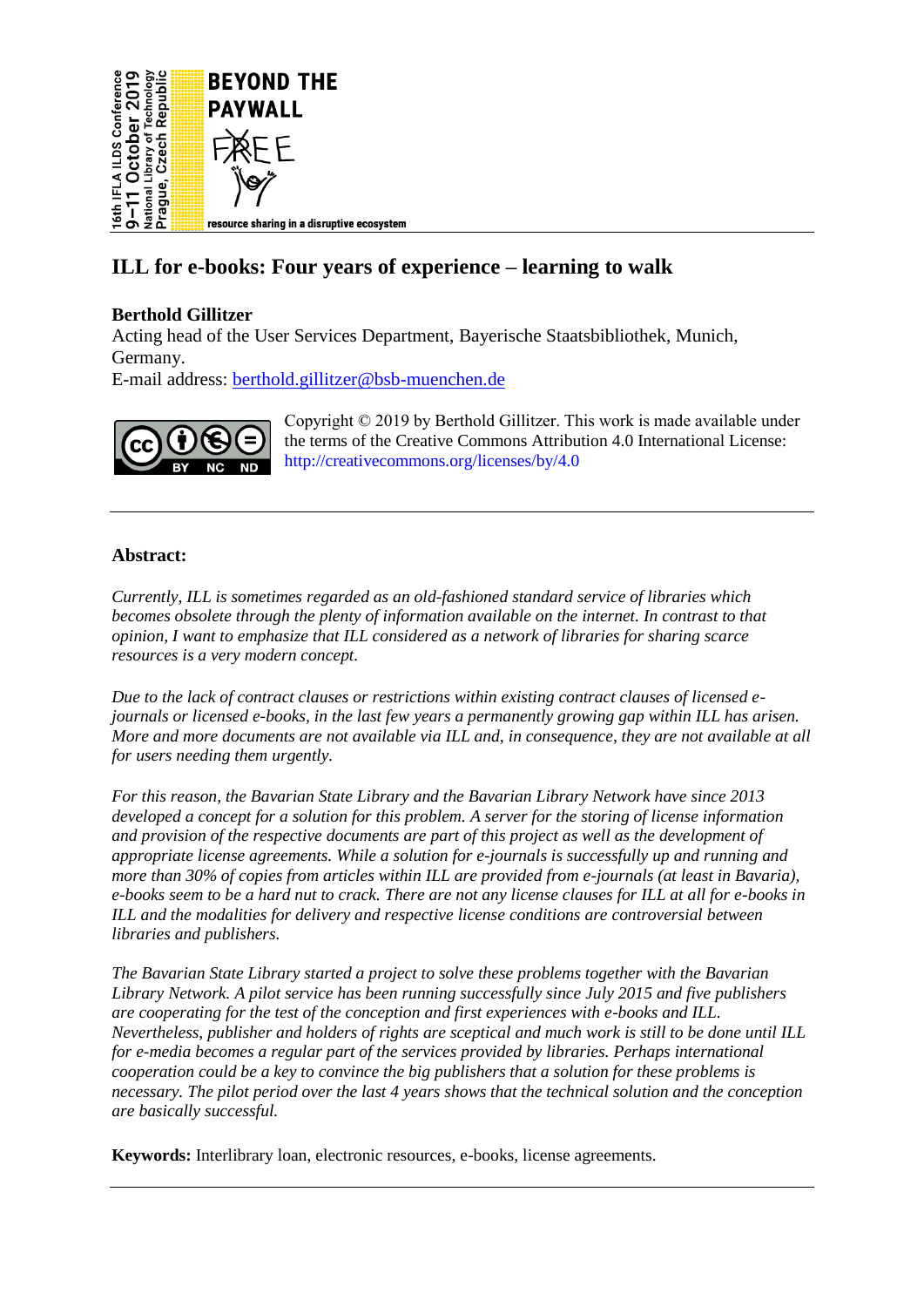# **Introduction: General remarks about ILL**

Very often ILL is regarded as somewhat old-fashioned. Time seems to have gone over this library service where books are exchanged between libraries, which might take days or even weeks. Compared to instant access for example on Sci-Hub, it might seem old-fashioned indeed. On the other side, it cannot be denied that ILL has the advantage of being legal. Concerning the question of whether ILL is outdated or not, there are other aspects too. Sharing various resources in other areas is up and coming: car sharing, food sharing, couch surfing, house sharing, and so on. Why should ILL as one of the most traditional kinds of resource sharing be outdated? Is the fact that ILL came up earlier than other kinds of resource sharing – in a manner of speaking, the early bird – be sufficient reason to regard interlibrary loan as old fashioned?<sup>1</sup>

Not yet answering these questions, I want to present four theses concerning the problem:

- 1.) ILL is the consequence of various shortages. No single patron can buy and own everything he or she needs for scientific work: libraries are indispensable information providers even in times of internet download. And more than that, no single library can provide all needed information – at least with respect to the community of scientists.
- 2.) ILL cannot be replaced by other solutions like pay-per-use, patron driven acquisitions, direct document delivery, and so on. All these alternatives have their own value but also their shortcomings: there is no completeness and no solution throughout. Always only more or less smaller parts of a collection are made available via these services. These comparable new services often have only a few common standards and are not interoperable and not part of the established services offering. And in many cases, sustainability is not guaranteed. The services may vanish any moment.
- 3.) E-media do not match the principles of ILL. Not only that not being regarded as models of "real" e-lending – e-media are generally not returned. That is not completely new to interlibrary loan. A more serious difference to traditional service provision is the fact that electronic resources often are not owned by the lending libraries but only licenced. In consequence, legal limitations of copyright do not apply to e-books and so further license agreements are necessary. A further difference concerns the handling of data instead of books or hard copies. That implies that a modification in the technical basis is necessary to handle ILL for digital media, especially e-books.
- 4.) All that does not mean that resource sharing for e-media is not possible or useless. On the contrary: if ILL should not be regarded as out of date, the inclusion of electronic resources is necessary. This is possible if we can achieve appropriate license agreements and build up an appropriate technical basis.

 $\overline{a}$ 

<sup>&</sup>lt;sup>1</sup> See: Gillitzer, Berthold: Digitale Lücken büßen: E-Medien in der Fernleihe, Teil I, in: Bibliotheksforum Bayern 10 (2016), S. 108 – 111 [\(https://www.bibliotheksforum-bayern.de/fileadmin/archiv/2016-2/011-](https://www.bibliotheksforum-bayern.de/fileadmin/archiv/2016-2/011-Digitale-Luecken-bue%2B%C6%92en.pdf) [Digitale-Luecken-bue%2B%C6%92en.pdf\)](https://www.bibliotheksforum-bayern.de/fileadmin/archiv/2016-2/011-Digitale-Luecken-bue%2B%C6%92en.pdf)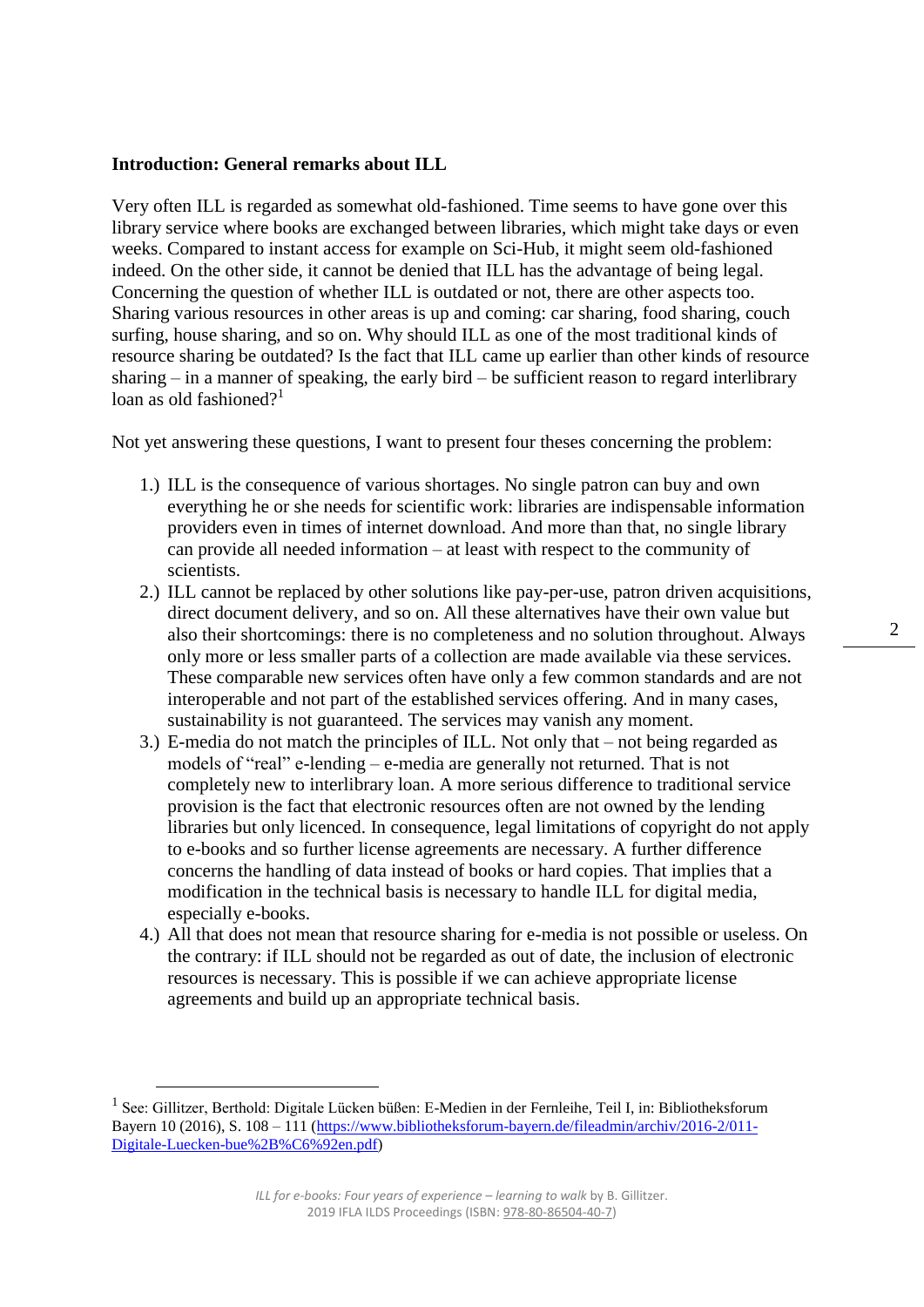# **The initial situation**

For our patrons it is often not clear that a book they searched for via ILL is only available as an e-book. Some books are in fact only available as e-books and there exists no print version at all. In consequence, within the last few years, libraries have been faced with an increasing number of unfilled requests concerning e-books. In Germany this situation has been worsened by the fact that public funding by the German Research Foundation is dependent on the preferred acquisition of the digital version.<sup>2</sup> Furthermore, the funding is also dependent on the supra-regional accessibility of the digital media. In connection with the difficulty of providing e-books via ILL, this situation poses a dilemma for the libraries. If they want additional funding, they have to buy e-books, but funding is also dependent on the provision via ILL, which is often not possible at all.<sup>3</sup>

The most absurd result of this situation was the necessity for patrons to go on a library journey to get access to an e-book if urgently needed. Taken together, these were enough reasons to spur the Bavarian Library Network to search for the solution which was invented in 2015.

# **The basic concept**

Through interlibrary loan of e-books, users from other institutions can gain limited access to e-books, given that this is covered by the licence agreement in place. As with printed books, this is to enable individual information which is urgently needed to be provided by libraries across regional boundaries without affecting the economic interests of right holders. This is ensured through the following technical features:

Access is only granted upon individual request:

Access to documents is only granted to certain users (see section below) upon individual request. If users wish to gain access to a specific e-book, they have to place an individual order (e.g. via the local library catalogue) which is then manually processed by the library providing access, as is the case with interlibrary loan of printed books. In any individual case, the staff of the providing library has to personally provide the person who places an order with access to the data requested. This prevents users from bypassing their home libraries (with their own range of easily accessible e-books), but at the same time allows information which is urgently needed to be provided across institutions in individual cases.

Access is only granted to certain users:

 $\overline{a}$ 

[\(https://www.dfg.de/formulare/12\\_101/12\\_101\\_de.pdf](https://www.dfg.de/formulare/12_101/12_101_de.pdf) )

 $2$  See: Deutsche Forschungsgemeinschaft: Grundsätze für den Erwerb von Publikationen in den DFGgeförderten Fachinformationsdiensten für die Wissenschaft

<sup>&</sup>lt;sup>3</sup> See: Gillitzer, Berthold: Digitale Lücken schließen: E-Medien in der Fernleihe, Teil II, in: Bibliotheksforum Bayern 10 (2016), S. 108 – 111 [\(https://www.bibliotheksforum-bayern.de/fileadmin/archiv/2016-3/006-](https://www.bibliotheksforum-bayern.de/fileadmin/archiv/2016-3/006-Digitale%20Luecken%20schliessen.pdf) [Digitale%20Luecken%20schliessen.pdf\)](https://www.bibliotheksforum-bayern.de/fileadmin/archiv/2016-3/006-Digitale%20Luecken%20schliessen.pdf)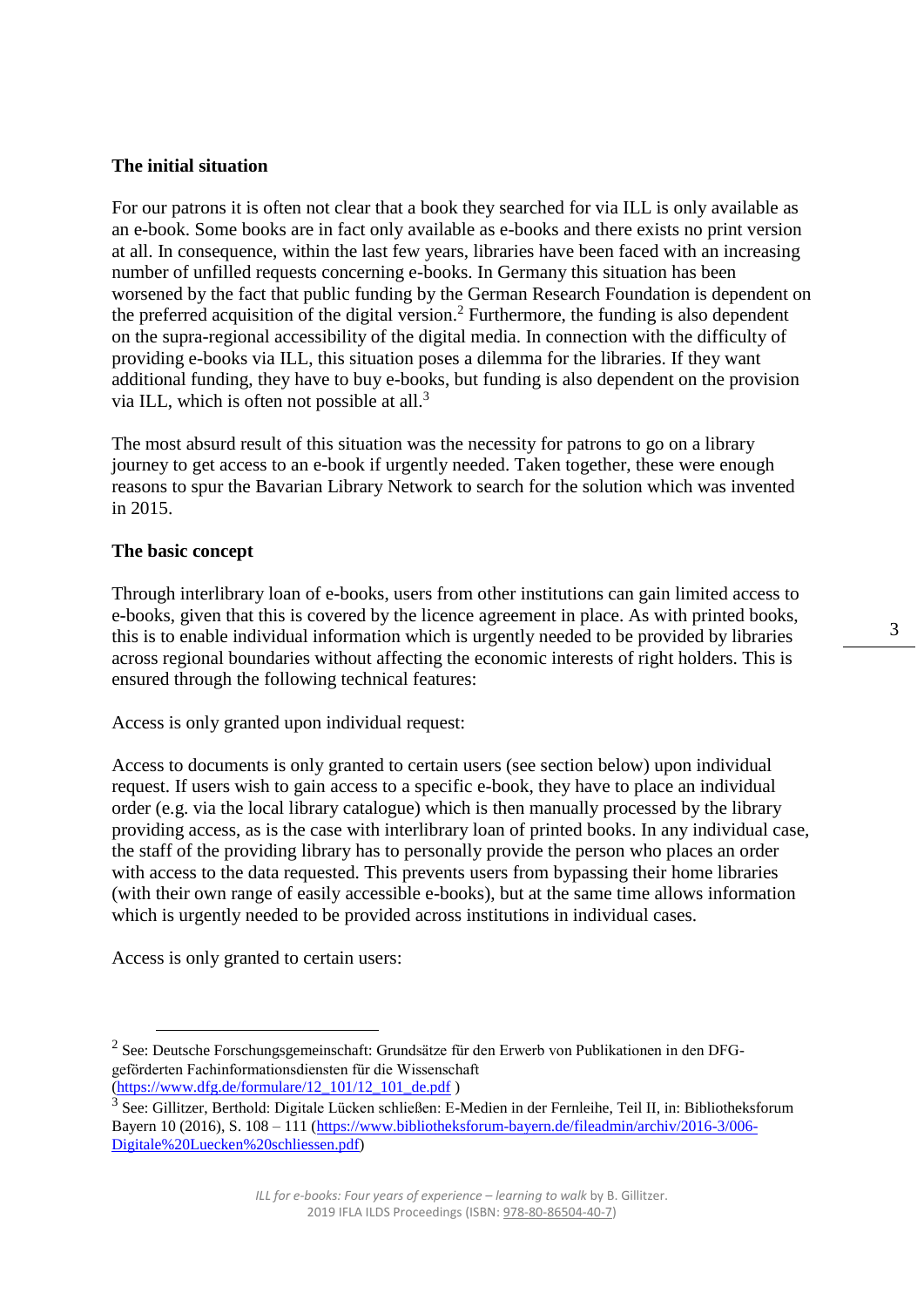Only users eligible for interlibrary loan can place individual orders for e-books, i.e. registered users of a German library participating in the German interlibrary loan network. This is ensured through a secure authentication procedure, checking eligibility when a user attempts to place an order.

# Limited number of requests:

Based upon the number of individual requests, the system ensures that access to an e-book can only be granted a limited amount of times per calendar year by the providing library. The licence agreement which is in place for a specific e-book package is stored on a secure server and checked every time an order is submitted to the respective library. This includes information on how often individual orders can be placed for a specific e-book per calendar year, so that the system will only accept this amount of requests for individual e-books belonging to a package. The extent to which an e-book can be accessed is therefore just as strictly limited as with a printed book. The only difference is that an e-book can be ordered by several users simultaneously (with each order counted into the overall quota) and is not necessarily handed out to one person at a time. Once the quota is reached, no further orders can be placed. However, the library will be notified about this and may be able to have the quota increased.

#### Regulated access:

For two weeks, the ordered e-book files are made available to the user on a secure server in the same way they are made available to the regular users of the providing library. If only the individual chapters of an e-book can be downloaded, the same will apply in the case of individual orders. Access to the requested e-book is only granted after authentication has taken place using the same user account through which the order was previously placed. When access expires, all files are deleted from the provision server. Until the next order is placed and processed, the e-book can no longer be accessed.

#### **System components**

To implement the concept presented above, the following components had to be developed and new or existing components had to be adapted and developed further:

Ordering module of the central interlibrary loan server:

Orders placed through the various search engines of libraries (e.g. local or union catalogues) to which the users belong are forwarded to the ordering system of the central interlibrary loan server of the Bavarian Library Network. Here, authentication takes place via the local user account. This ensures that only registered users of libraries eligible to interlibrary loan can place orders. The ordering module communicates with both the user administration of the local library systems and the central configuration database in which the respective licence information (see section below) is stored.

Central Configuration and Licence Database:

For each providing library an e-book package, licence information (i.e. how often per calendar year access to e-books as part of a package/by a certain publisher is to be granted by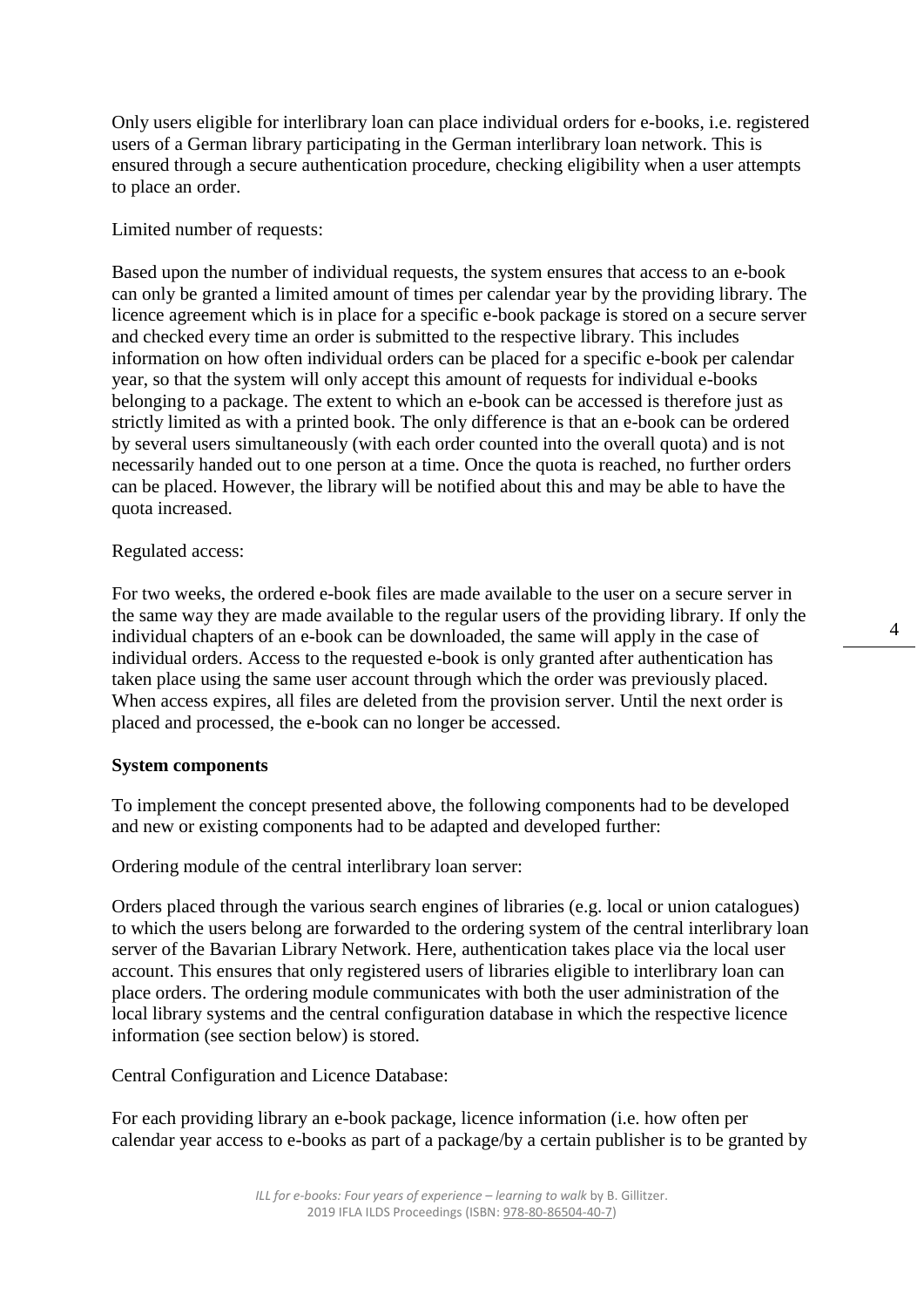the providing libraries according to the respective agreement in place) is stored within the central configuration database. Also included is information on how often each e-book has actually been made available by the libraries within the current calendar year. This is to ensure that per year, access to a book is only granted as often as it should be according to the existing licence.

# Provision Server:

Following an order, the e-books are made available to the user for a limited period via the secure environment of the provision server. In order to access the e-books, the user has to provide the provision server with separate authentication (using the same account through which the order was placed) and also declare that no data will be forwarded to third parties. This prevents unauthorized access of e-books during the individual order process. When the access expires after two weeks, all documents are automatically deleted from the provision server.

# **Experiences during the first four years**

The setup of the technical infrastructure went very smoothly without any problems and the system is up and running. The German library networks agreed upon using the system as a common national system so that different models are not in place and negotiations with the publishers and rights holders can be based on this infrastructure.

Currently the project still has the status of a trial period based on license agreements with five publisher and 11 partaking lending libraries in Bavaria and is still for the most part restricted to the area of Bavaria. There are about 20,000 titles available for interlibrary loan and, within the last four years, nearly 3,000 requests could be fulfilled. Although it is a completely new service and although some users were surprised that their ILL order was fulfilled by the supply of an e-book, the service has been accepted without any problems.

The main obstacle of the project is the fear of the rights holders that their e-book collection could be "sold out" by delivery of books to users which are not the genuine patrons of a lending library. But, using our case as an example, it turned out that there is no reason for this fear. There are only very rare multiple orders for the same title. Within a sample of 2,159 deliveries, 1,710 different titles were ordered. 75% of the ordered titles are unique orders, only 16% were ordered twice, and only 3% were ordered three times. The rest of the multiple orders up to 11 times of ordering for a title concerned only 3% of the deliveries. The supplies from 11 lending libraries are distributed across more than 30 borrowing libraries. But the most important result of the trial period is that the annual rate of orders, which means the number of orders per total amount of selectable titles per year, is identical for e-books and printed books with a rate of 0.031. Only for 3.1 % of the selectable titles ILL orders are placed no matter if we start with only a small sample of some specially selected e-book collections or the full offer of the printed books of all libraries within a library network with more than 40 million titles.

That proves that the concept and the system for e-book ILL serves exactly the needs of interlibrary loan. There is no hint that any borrowing library would buy or license one e-book less if e-books are also available within ILL.